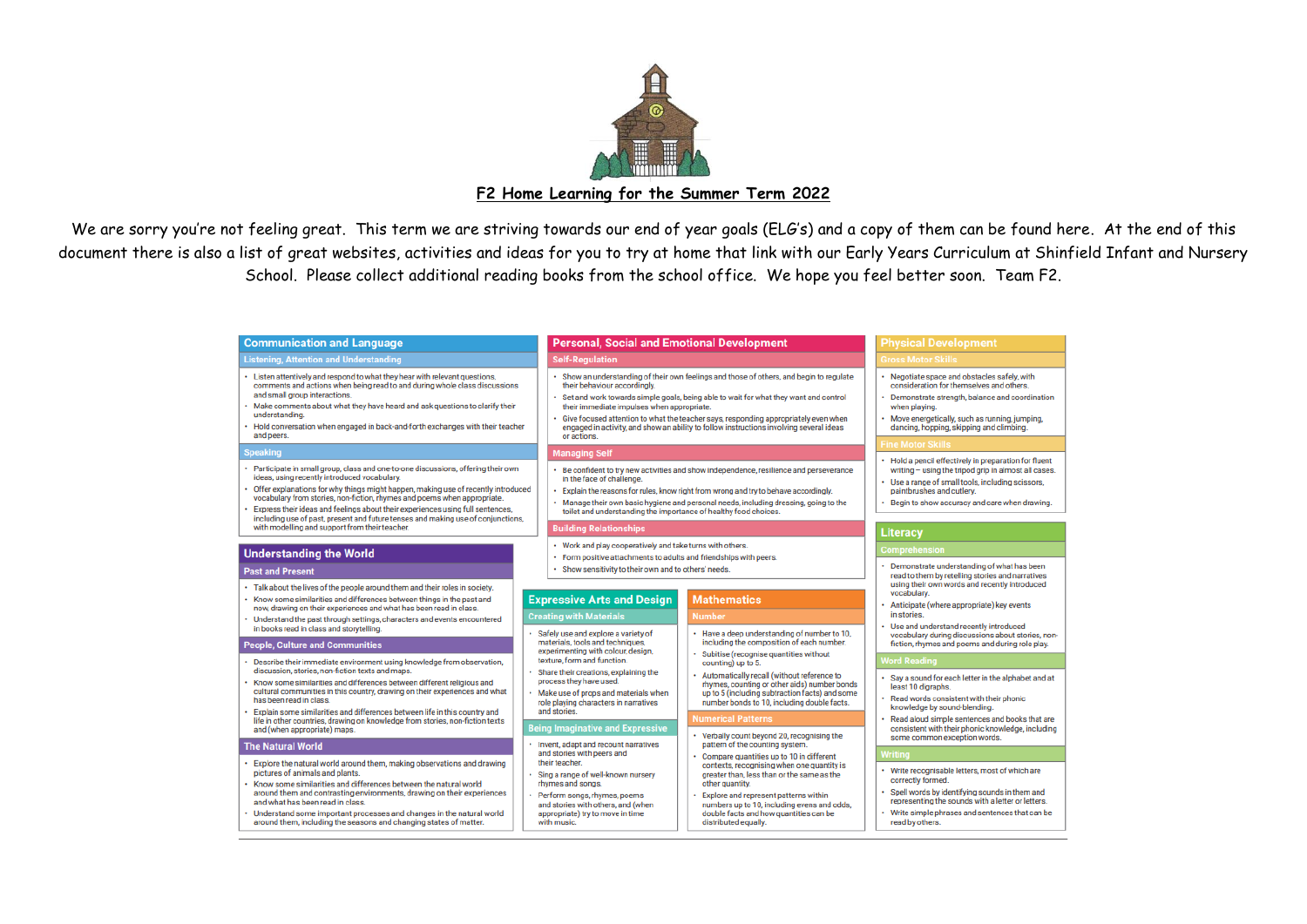

| Little Wandle Phonics                             | <b>Reading</b>                              | PE                                                      |
|---------------------------------------------------|---------------------------------------------|---------------------------------------------------------|
| Your child's class teacher will detail the sounds | Collect extra reading books from the school | https://www.bbc.co.uk/teach/super movers                |
| to learn whilst your child is absent and email    | office                                      | https://www.gonoodle.com/goodenergy-at-home-kids-games- |
| you appropriate resources. A Little Wandle        |                                             | andvideos                                               |
| Guide is available below.                         |                                             | Youtube - Joe Wicks 5 minute moves                      |
|                                                   |                                             | Kids workouts Youtube - Just dance                      |
|                                                   |                                             |                                                         |
|                                                   |                                             |                                                         |

| Ways to help online:<br>Use the Purple Mash login in at the front of<br>your school diary for fun Maths Games | Ways to help online:<br>Use the Education City login in at the front of<br>your school diary for fun Literacy Games | Ways to help online:<br>National Geographic Kids<br>https://www.natgeokids.com/uk         |
|---------------------------------------------------------------------------------------------------------------|---------------------------------------------------------------------------------------------------------------------|-------------------------------------------------------------------------------------------|
| www.topmarks.co.uk<br>https://www.oxfordowl.co.uk/forhome                                                     | https://www.teachyourmonstertoread.com<br>https://www.booktrust.org.uk/boo ks-and-                                  | Activities and quizzes<br>Other Goose<br>https://othergoose.com                           |
| Lego/Duplo activities<br>https://www.youtube.com/watch?v=<br><b>ItincwrwWhA</b>                               | reading/have-somefun/storybooks-and-games<br>www.topmarks.co.uk                                                     | (charge after initial free period)<br>Muddy Puddle<br>https://themuddypuddleteacher.co.uk |
| https://www.bbc.co.uk/cbeebies/top<br>ics/numeracy                                                            | https://www.oxfordowl.co.uk/forhome<br>https://www.freechildrenstories.com                                          |                                                                                           |
| https://nrich.maths.org/early-years<br>https://uk.ixl.com/math/reception (also<br>available as IXL app)       |                                                                                                                     |                                                                                           |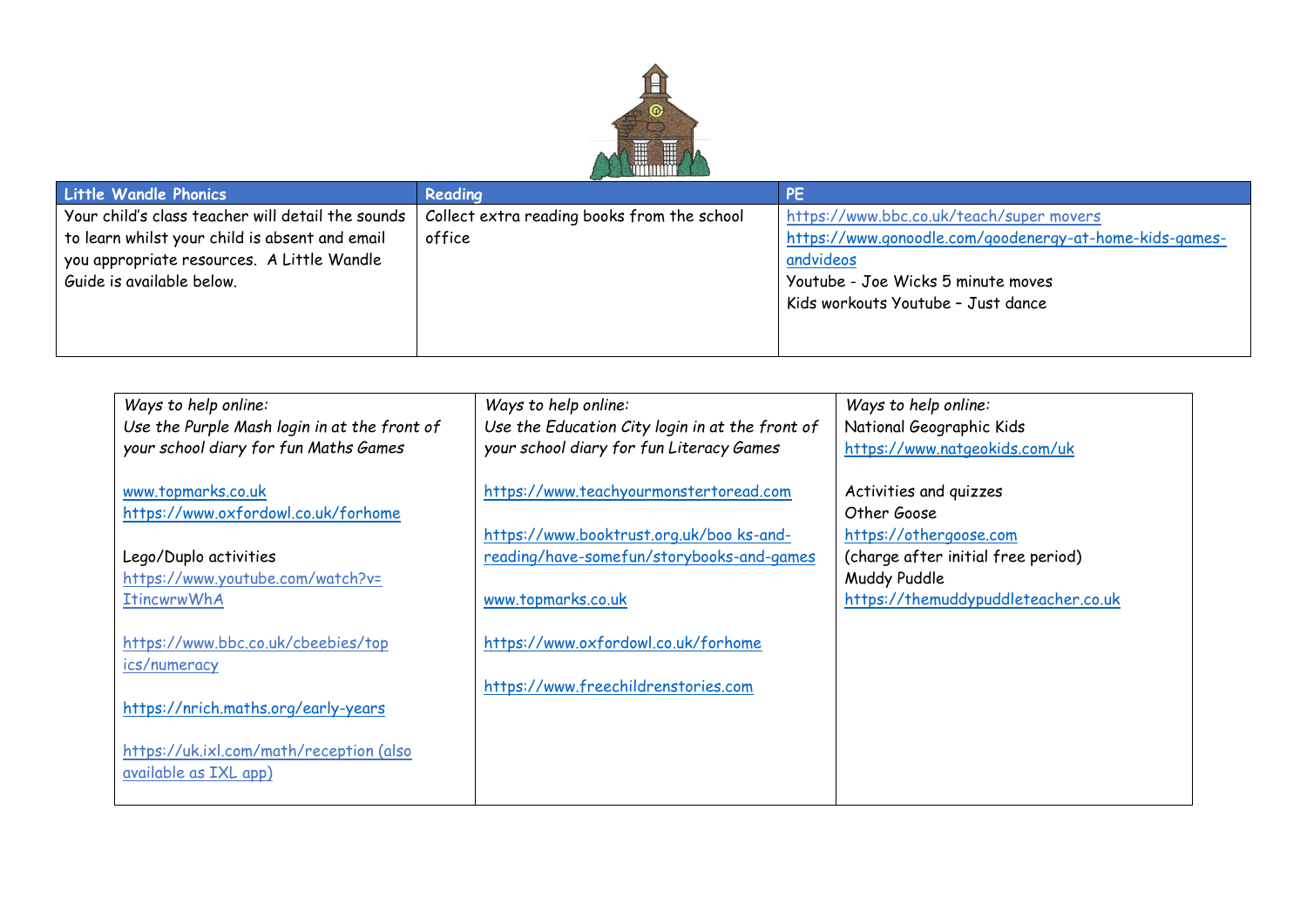

# Little Wandle Phonics Practise:

| Grapheme and mnemonic | <b>Picture card</b> | Pronunciation phrase                                                                          | Formation phrase                                                                  |
|-----------------------|---------------------|-----------------------------------------------------------------------------------------------|-----------------------------------------------------------------------------------|
|                       |                     | Show your teeth and and let the s<br>hiss out ssssss ssssss                                   | Under the snake's chin, slide down.<br>and round its tail.                        |
|                       | astrongut           | Open your mouth wide and make<br>the a sound at the back of your<br>mouth a a a               | Around the astronaut's helmet and<br>down into space.                             |
|                       | tiger               | Open your lips; put the tip of your<br>tonque behind your teeth and press<br>ttt              | From the tiger's nose to its tail,<br>then follow the stripe across the<br>tiger. |
|                       | penguin             | Bring your lips together, push them<br>open and say p p p                                     | Down the penguin's back, up and<br>around its head                                |
|                       | iquana              | Pull your lips back and make the L<br>sound at the back of your mouth<br>111                  | Down the iquana's body, then draw<br>a dot (on the leaf) at the top.              |
|                       | net                 | Open your lips a bit, put your<br>tongue behind your teeth and<br>make the nanna sound nanna. | Down the stick, up and over the<br>net.                                           |
|                       | mouse               | Put your lips together and make<br>the mmmmm sound mmmmm.                                     | Down, up and over the mouse's<br>ears, then add a flick on the nose.              |



| Grapheme and mnemonic | Picture card     | Pronunciation phrase                                                                                                     | Formation phrase                                                                     |
|-----------------------|------------------|--------------------------------------------------------------------------------------------------------------------------|--------------------------------------------------------------------------------------|
|                       | umhrello         | Open your mouth wide and say<br>uuu                                                                                      | Down and around the umbrella,<br>stop at the top and down to the<br>bottom and flick |
|                       | rainbow          | Show me your teeth to make a<br>evere sound verre cerre                                                                  | From the cloud to the ground, up<br>the arch and over the rainbow.                   |
|                       | 57<br>helicopter | Open your mouth and breathe out.<br>sharply h h h                                                                        | Down, up and over the helicopter                                                     |
|                       | bear             | Put your lips together and say b as<br>you open them <b>b b b</b>                                                        | Down bear's back, up and round<br>his big tummy.                                     |
|                       | flamingo         | Open your lips a little; put your<br>teeth on your bottom lip and push<br>the air out to make the sound fifff<br>fffff   | Down the flamingo's neck, all the<br>way to its foot, then across its<br>wings.      |
|                       | lollipop         | Open your mouth a little; put<br>your tonque up to the top of your<br>mouth, behind your teeth, and<br>press IIIII IIIII | All the way down the lollipop.                                                       |

 $\triangle$ 

D 2021 Wandle Learning Trust. All rights reserved.